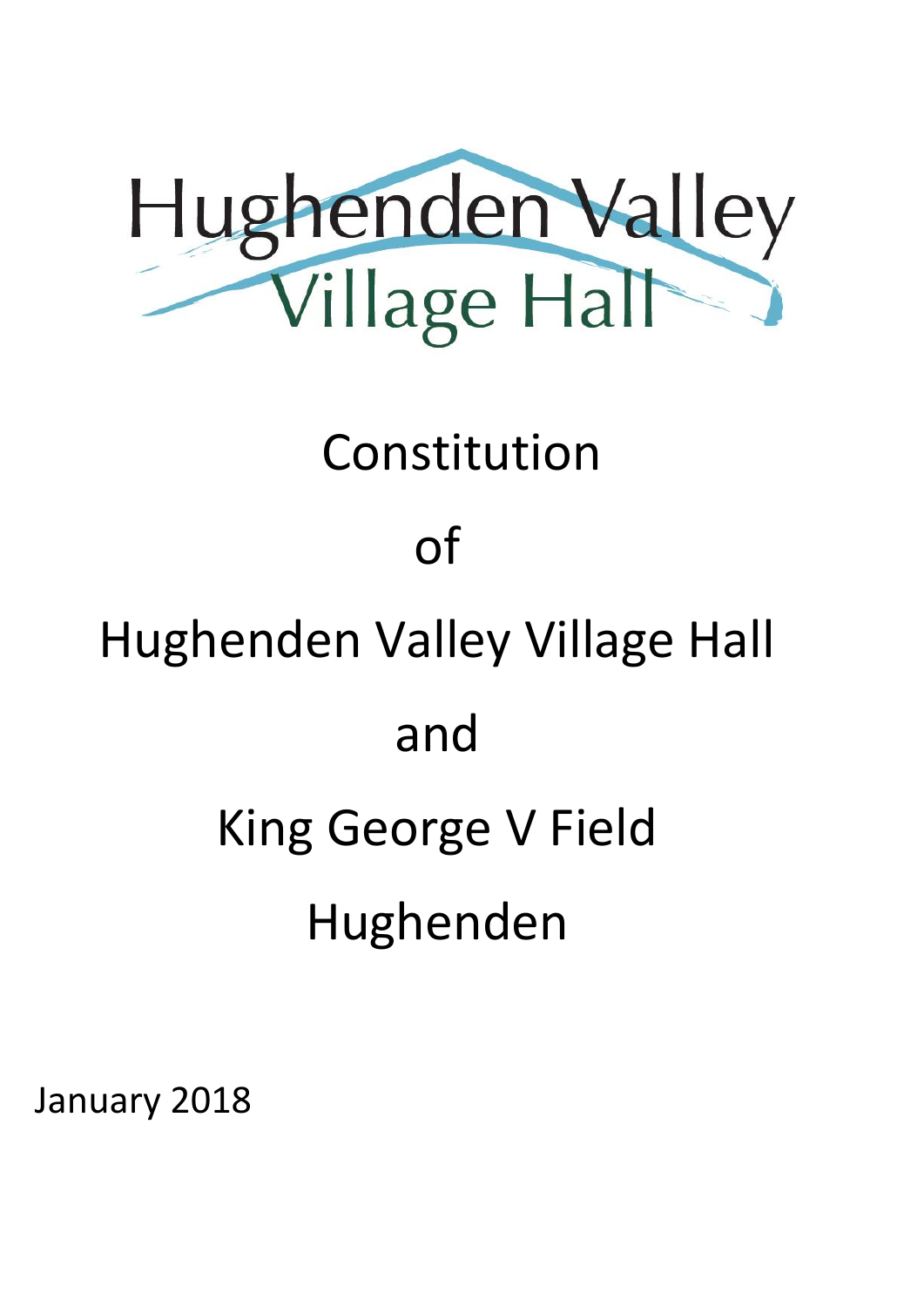#### **Constitution of the Hughenden Valley Village Hall and King George V Field Committee**

#### **Introduction**

This constitution defines the principles and established precedents under which the **King George V Playing Field and Hughenden Valley Village Hall** is managed. This constitution takes into account several interested parties which have a governing and legislative interest in how the Village Hall and the surrounding King George V Playing Field is governed and maintained.

This constitution is pertaining to the following registered charity;

#### **Hughenden Valley Village Hall and King George's Field - 300282**

And is written with reference to the following; **Covenant dated October 1948 Conveyance documents dated 1948 and December 1950 The Charities Act 2011 Fields in Trust**

#### **Definitions**

**Covenant** --- The legal document which defines the Governance of registered land, buildings and other assets owned and managed by the Charity.

**Constitution** --- The set of rules which order the day-to-day running of the registered land, buildings and other assets as defined in the Covenant

**Committee** — volunteers or appointed individuals who together are the decision-making executive body.

**Trustees** — Those members of the Committee who undertake the role of ensuring the **Charity** is operating and maintained in accordance with current legislation, and ensuring that the **Covenant** is upheld, and hold the legal responsibility for health and safety and proper management of the financial and management processes.

**Officers** — Appointed individuals undertaking the roles of Chairman, Secretary, Treasurer and Booking Secretary.

**AGM** — Annual General Meeting of the Charity, where the Committee resigns and a new Committee is elected. Constitutional changes can also be made at this meeting.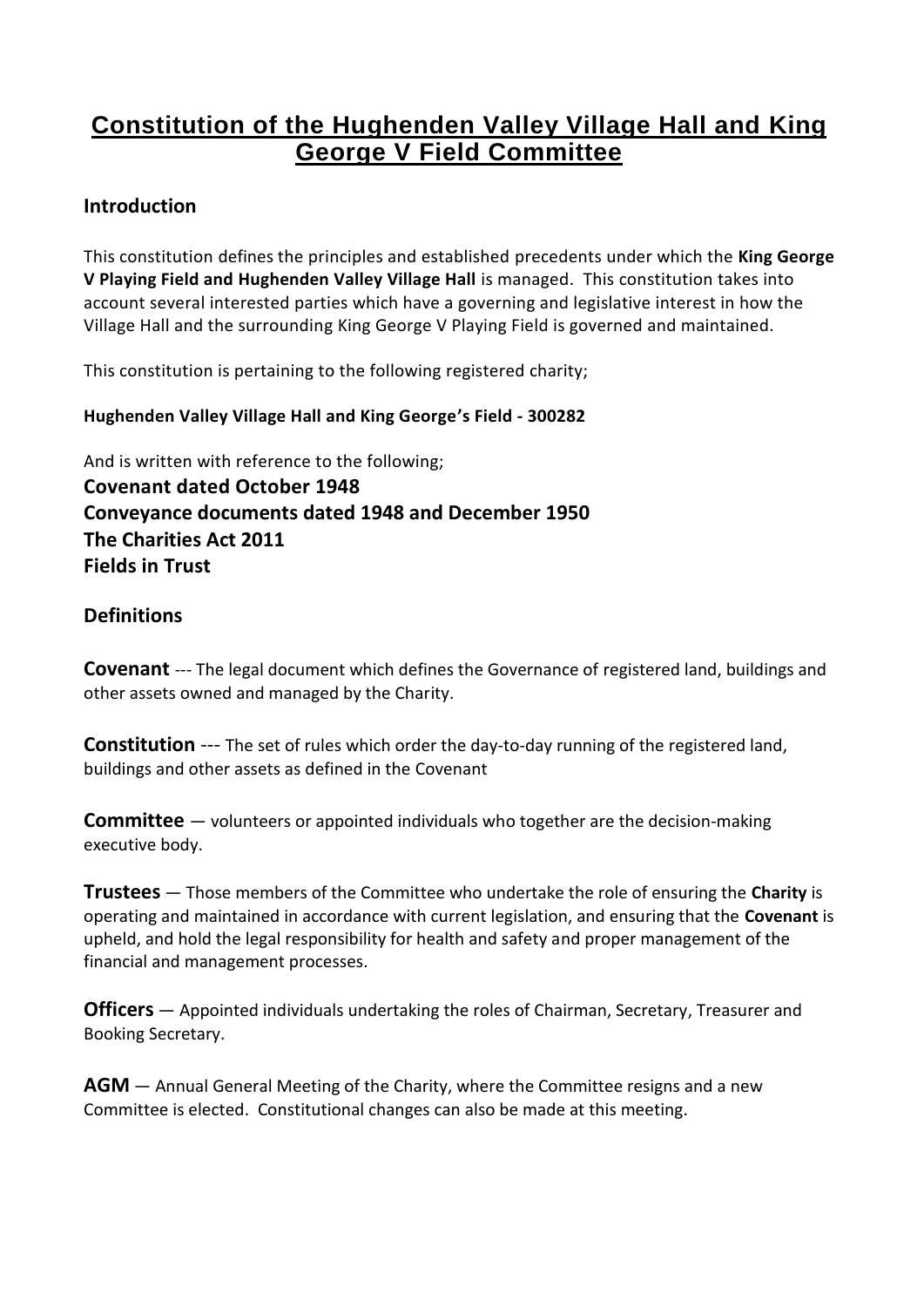**EGM**— Extraordinary General Meeting which is similar to the **AGM** but it is not a scheduled and is called to rectify an issue or obtain changes that cannot wait until the **AGM.**

**Hall** — refers to both the large and small halls and ancillary buildings etc.

**Field** — Refers to the whole of the King George V Playing Field.

#### **Charity** — Refers to **Hughenden Valley Village Hall and King George's Playing Field – 300282**

*1948 —* Refers to the legal **covenant and constitution** in which land was acquired by Hughenden Valley residents and how it is to be managed and maintained for future generations.

**1950** — Refers to the 1950 conveyance document under which the land was split to preserve part of the field to the memory of King George V. The 1948 covenant still applies to the King George field. The area designated to **King George Playing Field** is detailed within the legal documentation.

#### **Hughenden Valley and Bryants Bottom** - Refers to:

- The Hughenden Valley village boundary
- The Bryants Bottom village boundary
- The Church Farm development
- The Hitchenden Farm development
- Residents Cryers Hill Road as far as the white gates
- Residents in the houses between Hughenden Valley and Bryants Bottom village boundaries, including houses along Hampden Road up to, but not including, Perks Lane.

#### **The Objectives of the Charity**

The main objectives of the **Charity** are:

To ensure the **Hall**and surrounding **Field** is managed and maintained with a legal and moral obligation and to ensure that the **Hall**and **Field** remain available for the current and future generations of Hughenden Valley.

To maintain the **Field** and plan for the purposes of a public playing field and recreation ground for the benefit and enjoyment of the public.

To preserve the **Field** in perpetuity for the purpose of a public playing field as a memorial to his late Majesty King George V under the provisions of the **King George V Playing Field Foundation**, and upon which Heraldic Panels, the official emblems of a **King George V Playing Field,** shall be displayed.

#### **The Committee (1948)**

Membership of the committee shall comprise of the **Trustees** and no more than **14 elected members**. The **Committee** will consist of: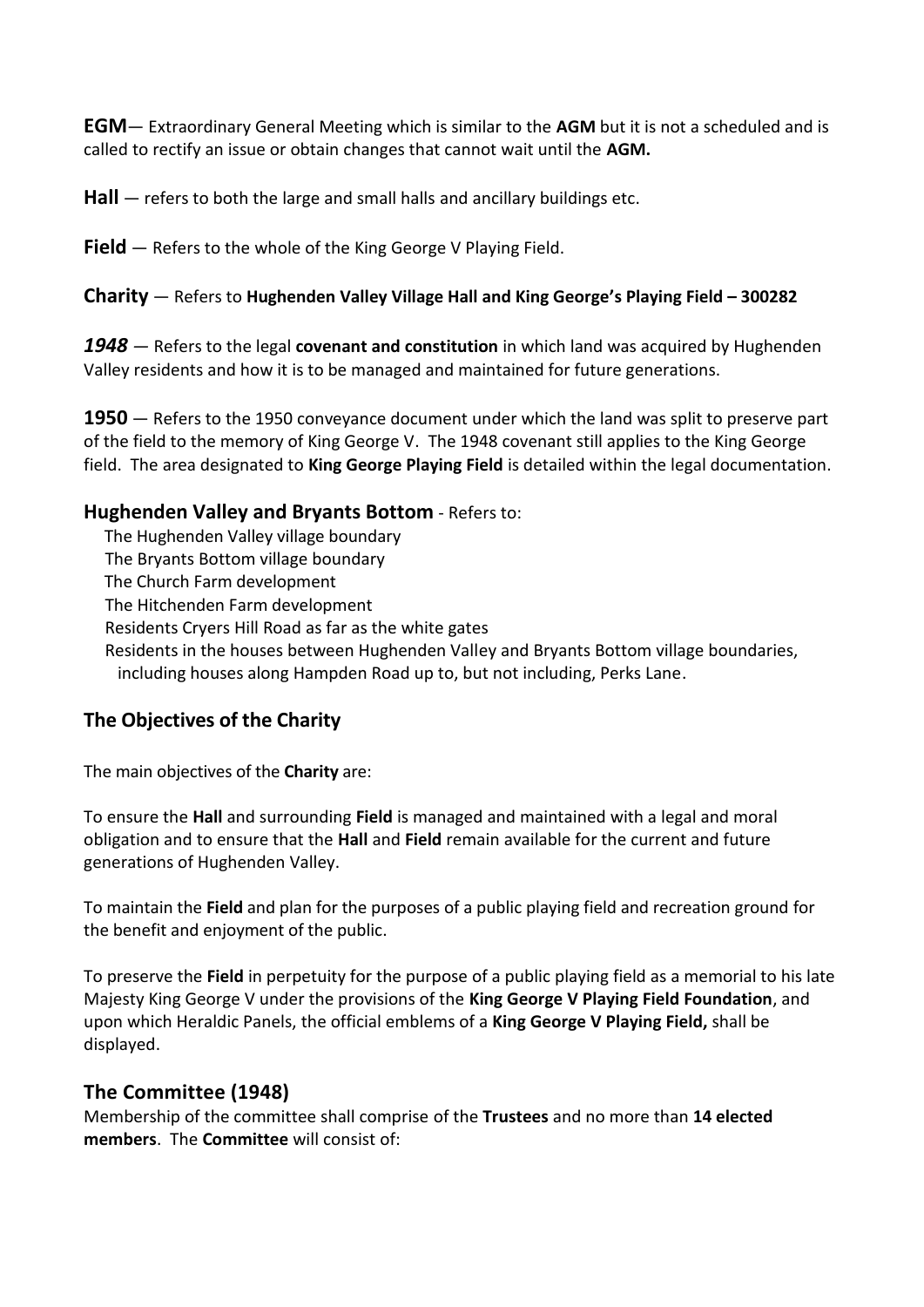- **Chairman, Treasurer, Secretary and Bookings Secretary** as **Officers**.
- One representative of each nonprofit, **Hughenden Valley organisation** that regularly uses the facilities (for example, football club, cubs, Beavers);
- The remainder of the **Committee** will be public representatives which would include one representative of the Hughenden Valley Residents Association.
- An open invitation will exist for an appointed member of the Hughenden Parish Council to attend the **Committee** meetings. To ensure no conflicts of interests, the position will be an advisory non-functionary with no voting rights on the **Committee**.

For the purpose of this document, 'regular users' are those non-commercial organisations using the facilities at least once per week outside the holiday periods of the normal school year, or non commercial societies primarily operating for the benefit of local residents, such as Valley Friends, HAGA, etc., who may only meet monthly.

The structure of the **Committee** can be changed only at the **AGM** or an **EGM** but mustalways reflect the original constitution detailed in the **1948 Covenant**.

All committee members will be drawn from the residents of **Hughenden Valley and Bryants Bottom** and must be over the age of 18. **(1948)**

No political party, religion or pressure group may be represented on the **Committee (1948)**

Any **Trustee** or**Committee** member who leaves the village of **Hughenden Valley or Bryants Bottom** for more than three months shall cease to hold their position on the Committee **(1948**)

#### **Election of Committee Members**

The **officers** and public representative **Committee** members will be elected annually at the **AGM**. Each resident who attends the **AGM** will have one vote. Existing **Committee** members will stand down, but may stand for re-election. Each nominee must have a proposer and seconder. If there is a contest for a place on the **Committee,** then a secret ballot will be held. In the event of a tie, the Chairman will have a casting vote.

#### **Trustees**

**Trustees** form part of the Committee and are expected to participate fully in **Committee** meetings and as such will be elected and appointed by the **Committee. (1948)**

The number of **Trustees** will be no more than six and no less than two and will be nominated and appointed by the **Committee (1948).**

All **Trustees** must be familiar with their legal responsibilities and personal liabilities as detailed by the Charity Commission prior to accepting the role. Each **Trustee** is responsible for keeping up to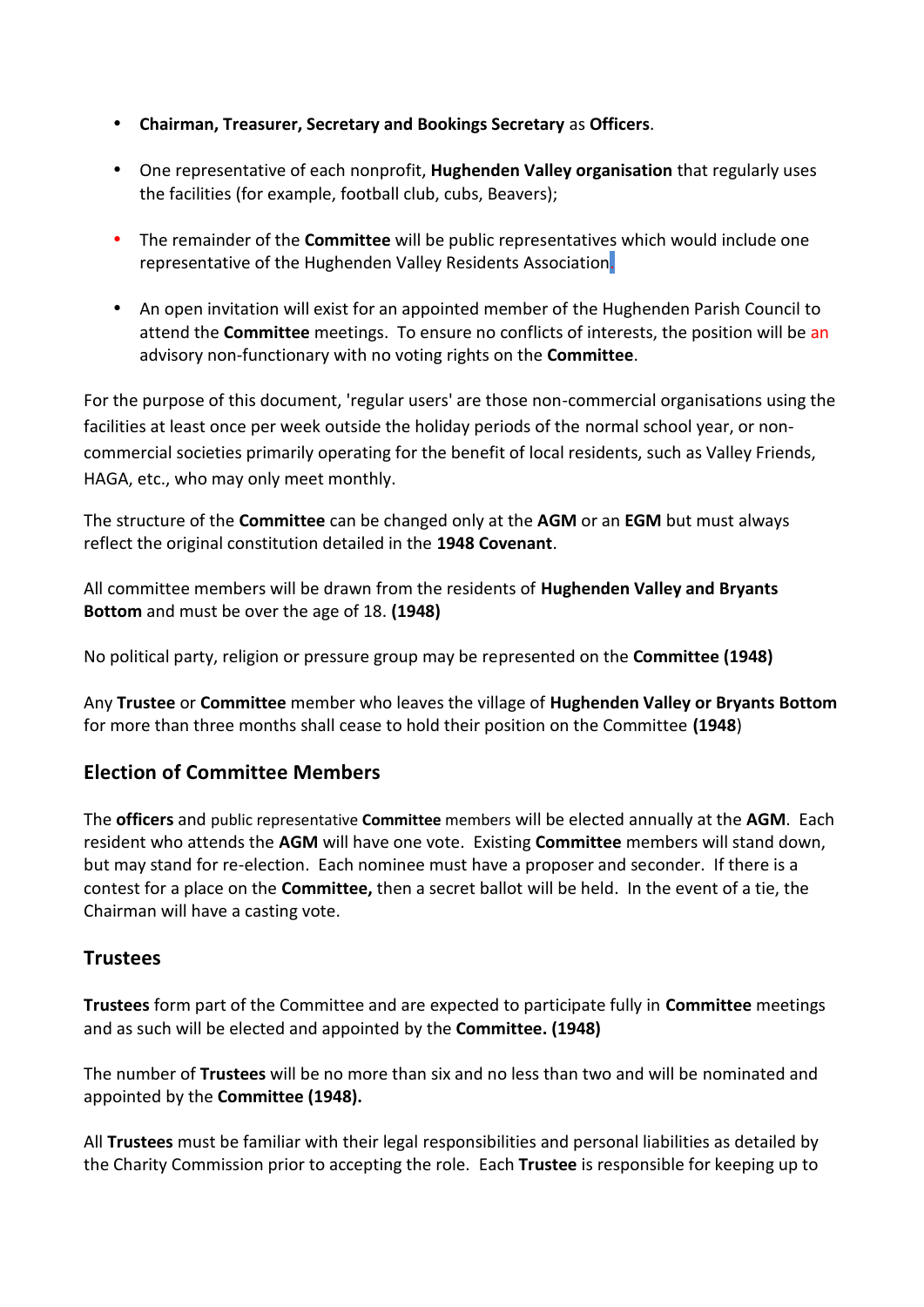date with changes to legislation and guidelines set by the Charity Commission. **Trustees** are responsible for the proper financial management and public safety of the general public who come into contact with the **Hall**and the **Field**.

The **Trustees** must also be aware of their legal obligations to the **1948 covenant, 1950 conveyancing document** and The Fields in Trust pertaining to the **Hall and Field (1948).**

Any **Trustee** may retire by giving 2 months written notice to the Secretary, as so long as there **remains** more than 1 Trustee still appointed.

Any **Trustee** who has been deemed bankrupt or unfit to hold a directorship shall retire and will not be appointed as a **Trustee (1948)**

It should be noted that some **Trustees** are also registered **Trustees** for the Land Registry records for **the Hall and the Field.**

The minutes of all Trustees meetings must be presented to the Committee at its next meeting.

#### **Resignations**

In the event of a member of the **Committee** resigning or dying, a replacement member may be co opted onto the **Committee** in the interval between **AGMs**. Co-opted members will be approved by **Committee** vote with a 3/2 majority. **(1948)**

Where an **Officer** resigns or dies, then the **Committee** may either appoint one of their number to the vacant post **or co-opt** a suitable person from outside the Committee.

Any **Trustee** that acts in an untrustworthy manner can be dismissed by the **Committee** by a 3/2 majority. (1948)

#### **Personal Interest**

No **Committee** member may receive money or benefits in kind for work done on the **Committee**, unless appointed to perform specific tasks for a specific payment by the direction of the **Committee**.

No Committee member may have a financial interest in supplying goods or services to the charities, unless specifically directed by the **Committee** for small tasks and as part of the normal tendering process for larger works.

No **Committee** member shall ever acquire or hold any interest in property of the **Charity**, unless as a **Trustee** of the **Charity**.

#### **Annual General Meeting (AGM**)

The **AGM** is will be held annually at the **Hall**, normally the evening of the first Monday in December.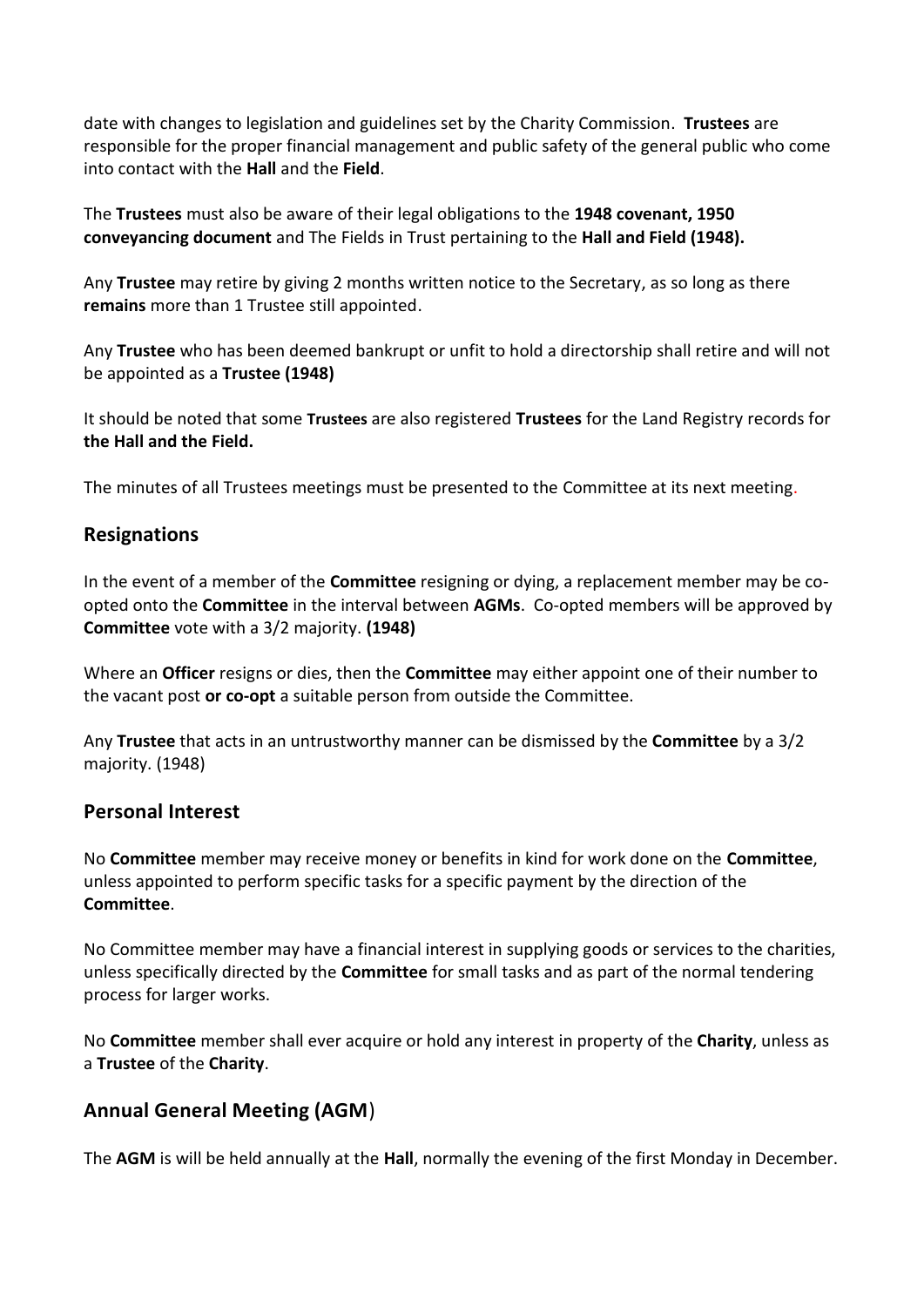The date and time of the **AGM** will be published at least **three weeks in advance** by means of notices in the local paper, the village magazine, the village web site and notice boards around the village, to encourage residents to attend.

Attendance at the **AGM** will be open to **all residents** within the village of **Hughenden Valley and Bryants Bottom.**

The **AGM** will appoint **auditors** for the accounts.

The **AGM** will be deemed valid to pass resolutions if there are at least twenty residents present. If less than twenty residents are present, the meeting will be adjourned for a later date.

#### **Extraordinary General Meeting (EGM)**

An **EGM** may be called by the **Trustees** or **Committee** to discuss issues or amendments to the **Constitution** when it is deemed inappropriate to wait until the next **AGM**. In addition, twenty residents of **Hughenden Valley and Bryants Bottom** who are eligible to vote at the **AGM** can also call an **EGM** by sending a request in writing to the **Secretary of the Committee**.

At least **two weeks' notice** must be given for an **EGM** and the event must be widely publicised.

An EGM has the same powers as an **AGM** and will normally only have one topic of discussion on the agenda.

#### **Finances**

All income and expenditure of the **Hall and Field** will be accounted for by the **Treasurer** of the **Committee**, who will keep a full set of **accounts**. These accounts will be audited by **the Auditor**, an independent person to ensure their veracity at the end of the accounting year (end September).

The **Officers of the Committee** can authorise general maintenance and consumable costs associated with the day to day running of the **Hall and Field** up to £500 for each activity. In addition to this the **Officers of the Committee** can authorise up to £500 per payment for operational spend. However, larger or project based spending may not be made unless approved by the **Committee**.

A **contingency fund** will be ring fenced and the amount agreed at the **AGM**. Currently the agreed amount is £20,000.

Where or when the Hall or Field becomes unavailable for use or a problem occurs that impacts the safety of the public or invalidates the public liability insurance, a minimum of 3 **Officers or Trustees** may authorise up to 50% of the contingence fund to rectify the problem without first referring to the **full Committee**. In these circumstances a formal **tendering process** would not be required but **more than one quote is required**. The decisions taken must be discussed and documented at the next **Committee** meeting.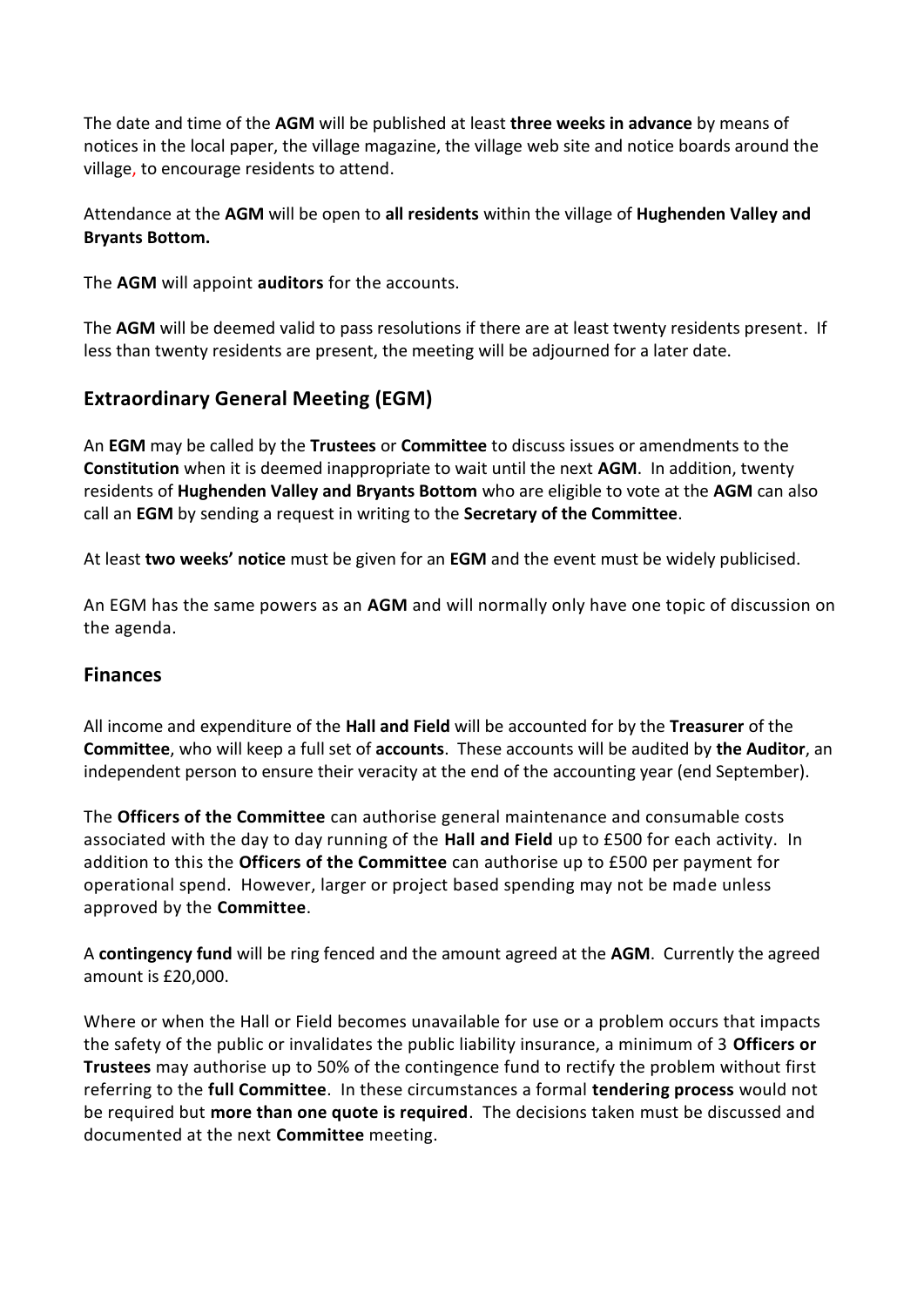No monies over the value of £250 may be paid by the **Treasurer** unless signed by at least one other **authorised signatory**. **Authorised signatories** will be voted at the **AGM** and will normally comprise the **Officers of the Committee**.

Any works carried out that exceed £1000 should be subjected to a tender process with at least two quotes being presented to the **Committee** for a decision.

The **Committee** may not authorise expenditure in excess of available and uncommitted bank funds without obtaining suitable indemnity insurance to protect the **Trustees** from personal liability.

The **Treasurer** will be responsible for preparing and presenting the **annual accounts** at the **AGM**, prior to submitting them to the **Secretary** who will file them with the Charity Commission (in line with the Commission's guidelines). The Treasurer will also prepare forecasts of income and expenditure to allow the committee to plan.

#### **Powers**

The Committee will decide on all:

Issues that affect the maintenance and development of the **Hall and Field** Public Health and Safety Insurance of assets; Rules that affect the Hall and Field Hall hiring charges; Collecting all fees and arranging appropriate banking facilities Approval of all expenditure; The engagement and dismissal of any staff as considered necessary; To take appropriate action against any user not complying with the conditions of hire; The suitability or otherwise of co-opted members; Changes to the constitution (this document), but approval of the changes is to be agreed by the Committee before either an AGM or an EGM takes place.

Booking various parts of the whole Hall will be the responsibility of the Bookings Secretary. Priority always will be given to organisations and individuals that have strong connections with the village.

The **Committee** may appoint appropriate sub-committees to handle specific tasks, such as Fund Raising, Village Day, etc. All sub-committees will have in its membership at least one person on the **Committee**. All subcommittees are to be answerable only to the **Committee** and are to be considered part of that **Committee**.

The **Committee** may appoint a **President** and/or **Vice President** if required. Such tenures will be for life or until resignation or replacement. The positions are non-functionary with no voting rights on the **Committee**.

#### **Monthly Meetings**

The **Committee** will meet monthly, except in August, on the first Monday in the month, unless agreed otherwise at the previous meeting.